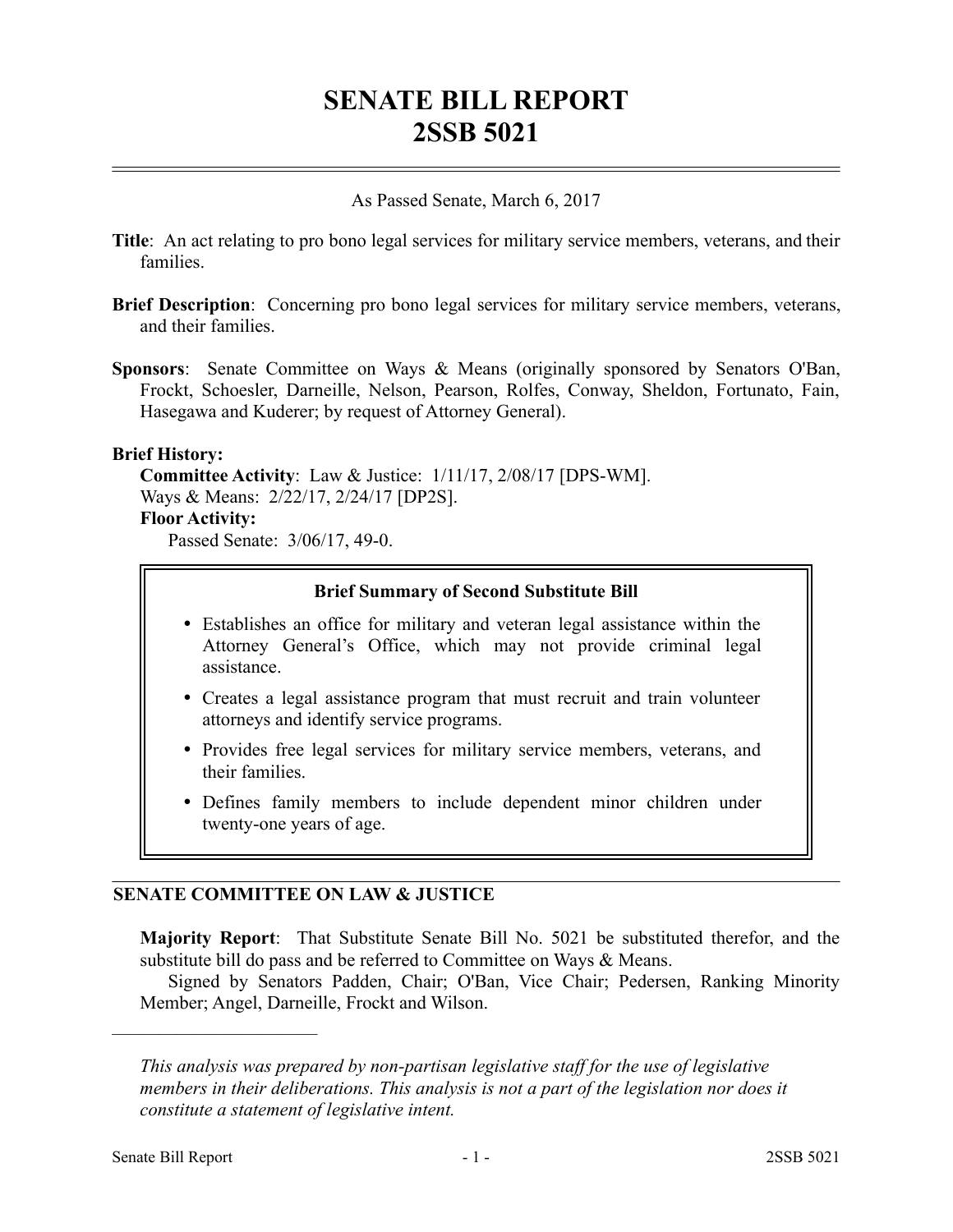**Staff**: Tim Ford (786-7423)

# **SENATE COMMITTEE ON WAYS & MEANS**

**Majority Report**: That Second Substitute Senate Bill No. 5021 be substituted therefor, and the second substitute bill do pass.

Signed by Senators Braun, Chair; Brown, Vice Chair; Rossi, Vice Chair; Honeyford, Vice Chair, Capital Budget ; Ranker, Ranking Minority Member; Rolfes, Assistant Ranking Minority Member, Operating Budget; Frockt, Assistant Ranking Minority Member, Capital Budget; Bailey, Becker, Billig, Conway, Darneille, Fain, Hasegawa, Keiser, Miloscia, Pedersen, Rivers, Schoesler, Warnick and Zeiger.

**Staff**: Daniel Masterson (786-7454)

**Background**: State law prohibits the Attorney General's Office from engaging in the private practice of law. The Attorney General's Office cannot represent private citizens in court either to bring an action on behalf of an individual or to defend an individual. Any private citizen needing such representation should consult a private attorney. Veterans, military personnel, and their families may be eligible to receive certain free or low-fee legal services from a variety of regional and statewide non-profits depending upon their means and the resources of the non-profit entities.

**Summary of Second Substitute Bill**: An office of military and veteran legal assistance is created within the Attorney General's Office for the purpose of promoting and facilitating civil legal assistance programs, pro bono services, and self-help services for military service members, veterans, and their family members domiciled or stationed in Washington State. Family members are defined and include dependents under 21 years of age. The legal assistance program does not permit the Attorney General's Office to provide criminal legal assistance.

The legal assistance program must recruit and train volunteer attorneys and identify service programs willing to perform pro bono legal services for military members, veterans, and their families. The Attorney General may apply for and receive grants, gifts, or other contributions to support this legal assistance program.

Creation of the office of military and veteran legal assistance is subject to appropriations.

#### **Appropriation**: None.

**Fiscal Note**: Available.

### **Creates Committee/Commission/Task Force that includes Legislative members**: No.

**Effective Date**: Ninety days after adjournment of session in which bill is passed.

**Staff Summary of Public Testimony on Proposed Substitute (Law & Justice)**: *The committee recommended a different version of the bill than what was heard.* PRO: Veterans have unique challenges complicated by overseas deployments and their legal needs often are